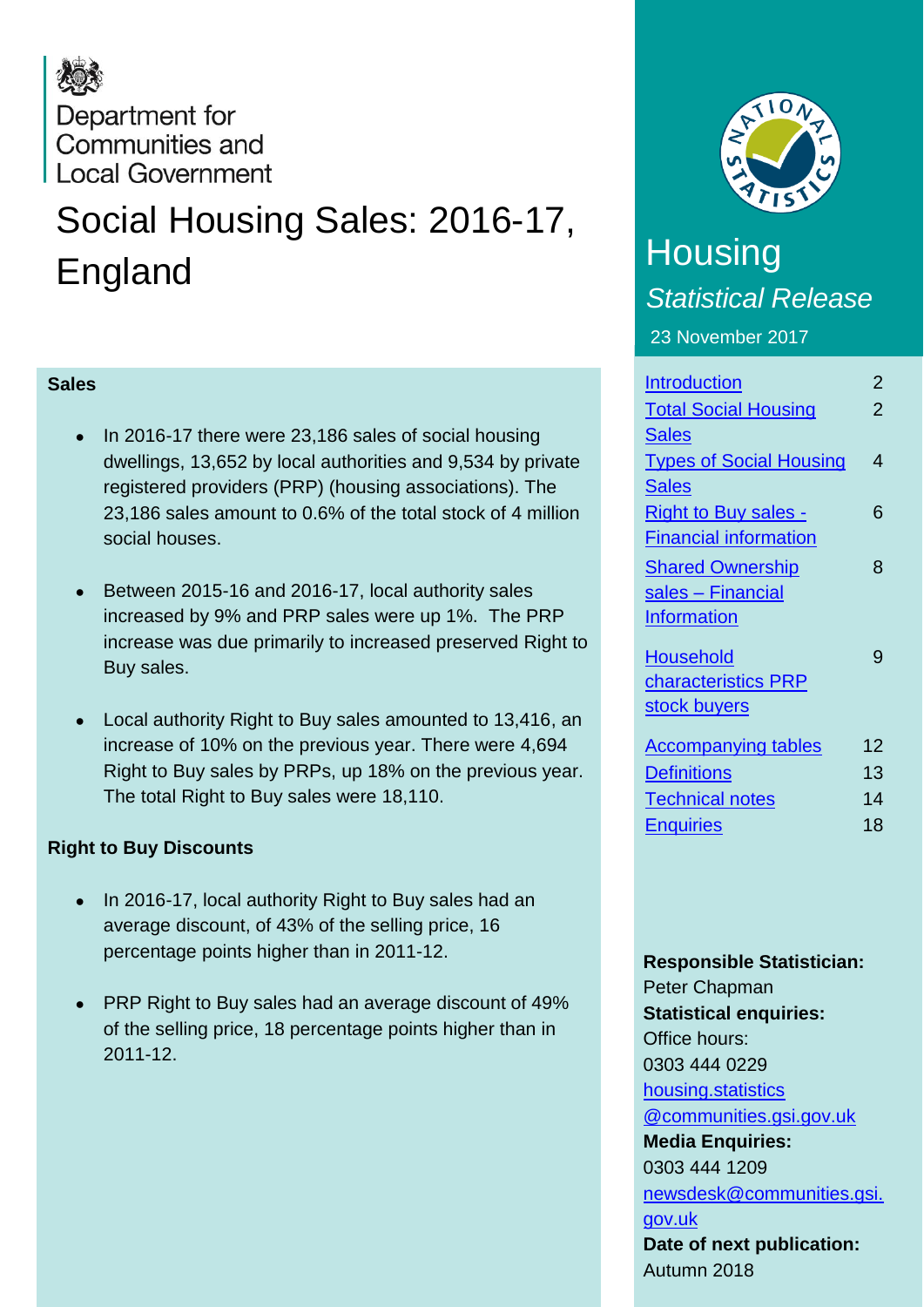## <span id="page-1-0"></span>Introduction

This Statistical Release presents National Statistics on annual sales of social housing dwellings in England up to 2016-17. It complements the statistical releases on quarterly local authority 'Right to Buy sales in England' with statistics on sales by private registered providers and includes other schemes and types of sale in addition to the Right to Buy scheme.

For the total and type of social housing sales all Shared Ownership sales are excluded, so that the focus is on the sale of existing social housing stock. For the financial and household characteristics Shared Ownership has been presented separately as they show the trends in different sales types.

# <span id="page-1-1"></span>Total Social Housing Sales

The numbers of social housing sales during the 1980's when Right to Buy was first introduced, averaged approximately 97,000 annually. Total sales then decreased in the 1990s, averaging approximately 47,000 annually and there was a further downward trend in social housing sales in the mid-2000s, when the number of sales decreased greatly between 2006-07 and 2009-10, possibly due to the financial crisis.

Since 2012-13 there has been an increase in total social housing sales, reflecting the increased discounts introduced in 2012-13 and the recovery of the housing market.

- In 2016-17 there were 23,186 sales of social housing dwellings, an increase of 5 per cent compared to 2015-16.
- Of these 23,186 sales, 13,652 were by local authorities (an increase of 9 per cent compared to the 2015-16 figure) and 9,534 were by private registered providers (an increase of 1 per cent compared to 2015-16).
- The increase in private registered provider sales is mainly due to more Right to Buy sales (18 per cent up). This increase is to be due to a general increase in Right to Buy sales this year, which includes a small number of voluntary Right to Buy sales (275) under the pilot that was run with five housing associations.
- The 23,186 sales from 2016-17 are 26 per cent of the 2003-04 peak, and around 14 per cent of the 1982-83 peak.
- The total of 23,186 sales in 2016-17 amounts to about 0.6 per cent of the total social rented stock of 4 million.
- Whilst there were 23,186 social housing sales in 2016/17, the latest available figures for 2016<sup>1</sup> show that there was a net increase of 12,000 socially rented houses.

2 Housing Statistical Release

\_\_\_\_\_\_\_\_\_\_\_\_\_\_\_\_\_\_\_\_\_\_

<sup>&</sup>lt;sup>1</sup> Source Live Table 104 [https://www.gov.uk/government/statistical-data-sets/live-tables-on-dwelling-stock-including](https://www.gov.uk/government/statistical-data-sets/live-tables-on-dwelling-stock-including-vacants)[vacants](https://www.gov.uk/government/statistical-data-sets/live-tables-on-dwelling-stock-including-vacants)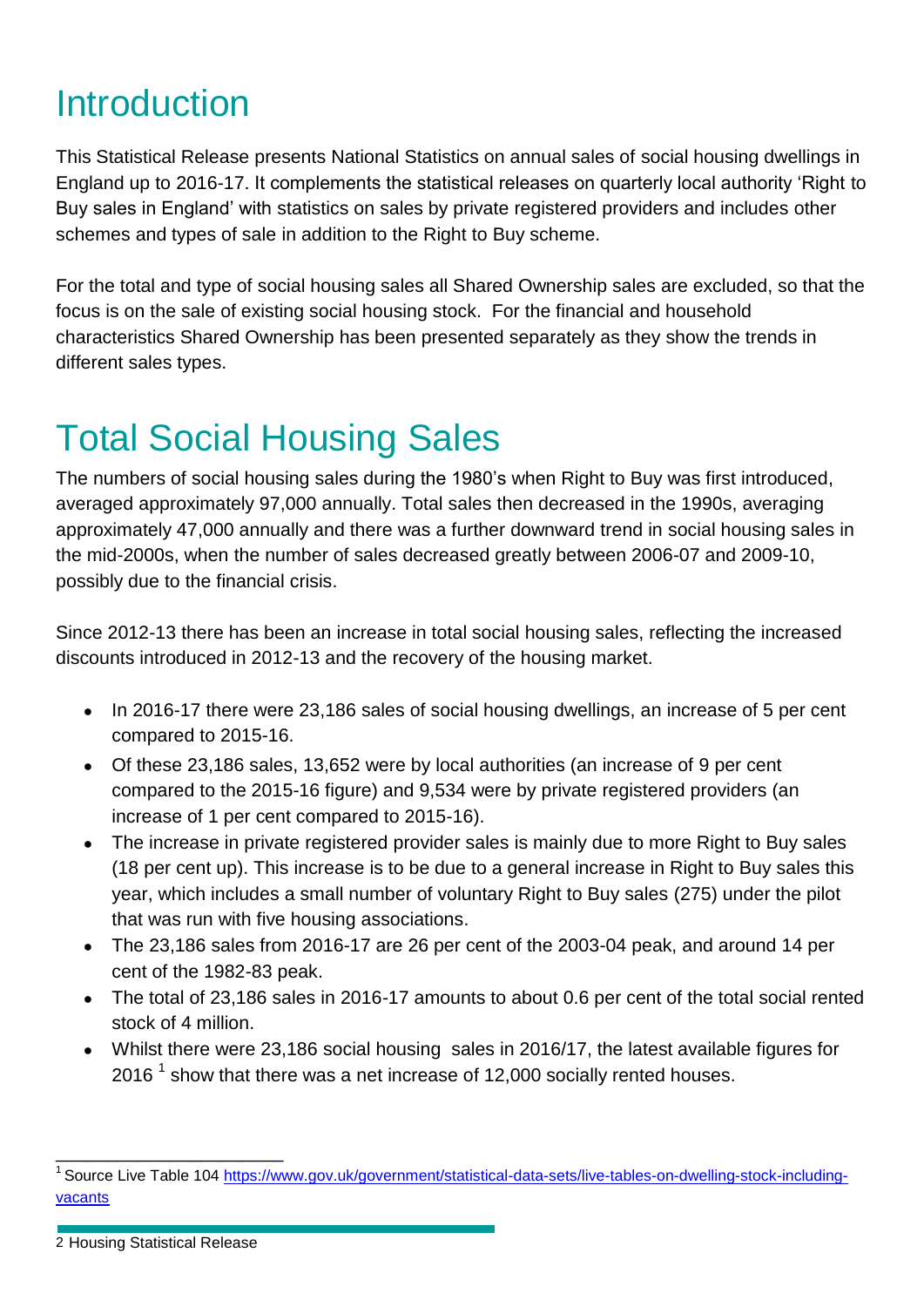

Source: LOGASNet Return (DCLG), Local Authority Housing Statistics Return (DCLG) and Statistical Data Return (HCA)

<span id="page-2-0"></span>Further detail on social housing sales, including data at a local authority level and footnotes are available in the Department's Live Tables. The tables relevant to this section are Tables 678 and 691 and can be found here- [https://www.gov.uk/government/statistical-data-sets/live-tables-on-social-housing-sales.](https://www.gov.uk/government/statistical-data-sets/live-tables-on-social-housing-sales)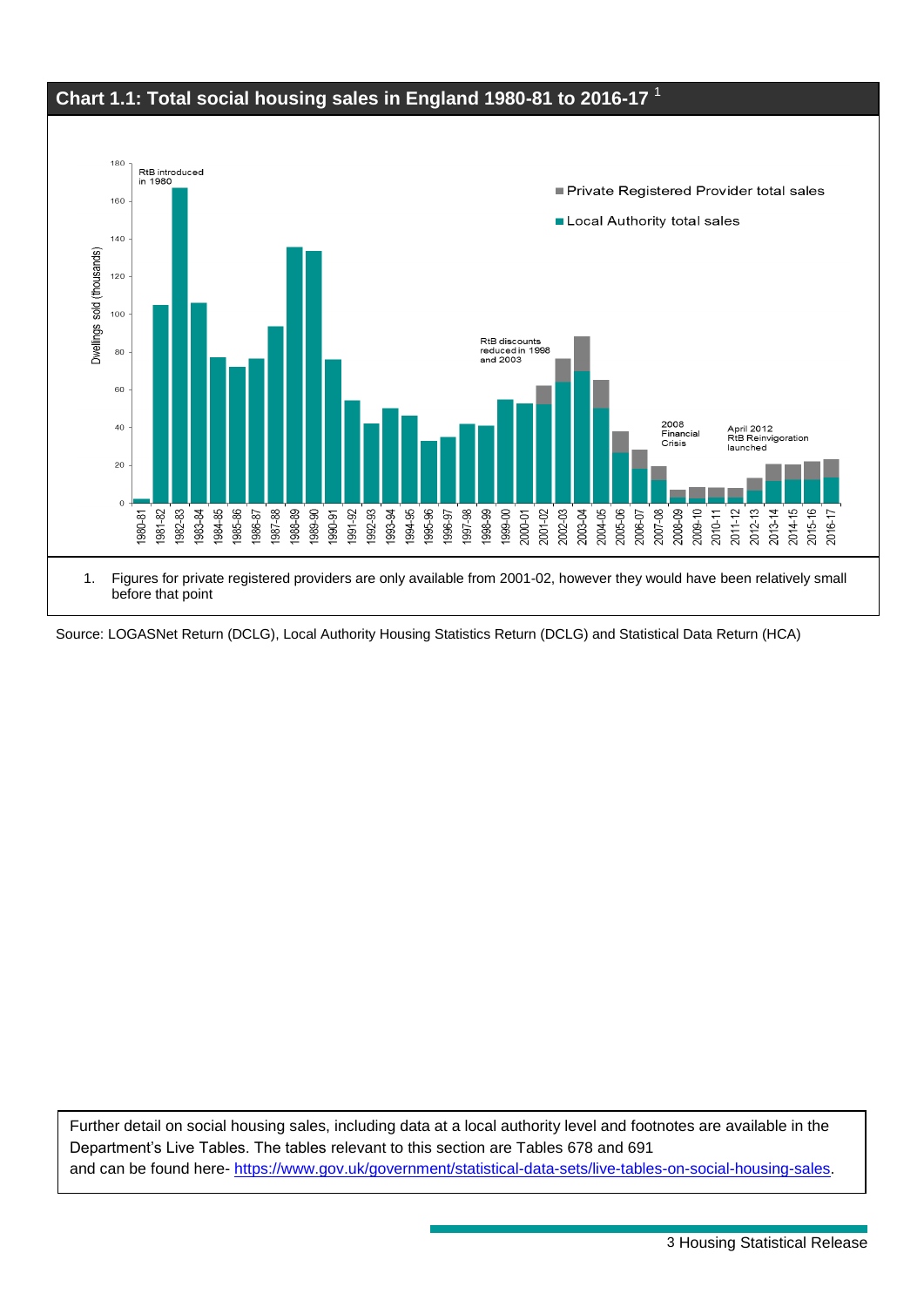# Type of Social Housing Sales

In 2016-17:

 18,110 social housing sales were through the Right to Buy, preserved or voluntary Right to Buy schemes, Local authority Right to Buy totalled 13,416 and private registered providers sold 4,694 under preserved or voluntary Right to Buy.



Source: LOGASNet Return (DCLG), Local Authority Housing Statistics Return (DCLG) and Statistical Data Return (HCA)

Statistics are available for dwellings sold under 'Right to Acquire' (in Live Table 677) and 'Social HomeBuy' (in Live Table 683).

- In 2016-17 there were 580 sales under the Right to Acquire scheme. This compares to 400 sales in 2015-16.
- In 2016-17 there were 20 sales under Social HomeBuy, compared with 30 sales in 2015-16.

The total number of Right to Buy sales peaked in 1982-83 with 167,000 sales before following a downward trend. There were smaller peaks in 1988-89 (136,000) and 2003-04 (84,000) but since 2003-04 sales have been relatively low, with annual sales below 4,000 between 2008-09 and 2011-12.

- $\bullet$  In 2016-17 there were 18,110 Right to Buy sales, compared to 16,223 in 2015-16.
- There were 13,416 local authority sales and 4,694 private registered provider sales under preserved or voluntary Right to Buy in 2016-17. Compared to 2015-16 sales this is an increase of 10 per cent for local authorities and an increase of 18 per cent for private registered providers.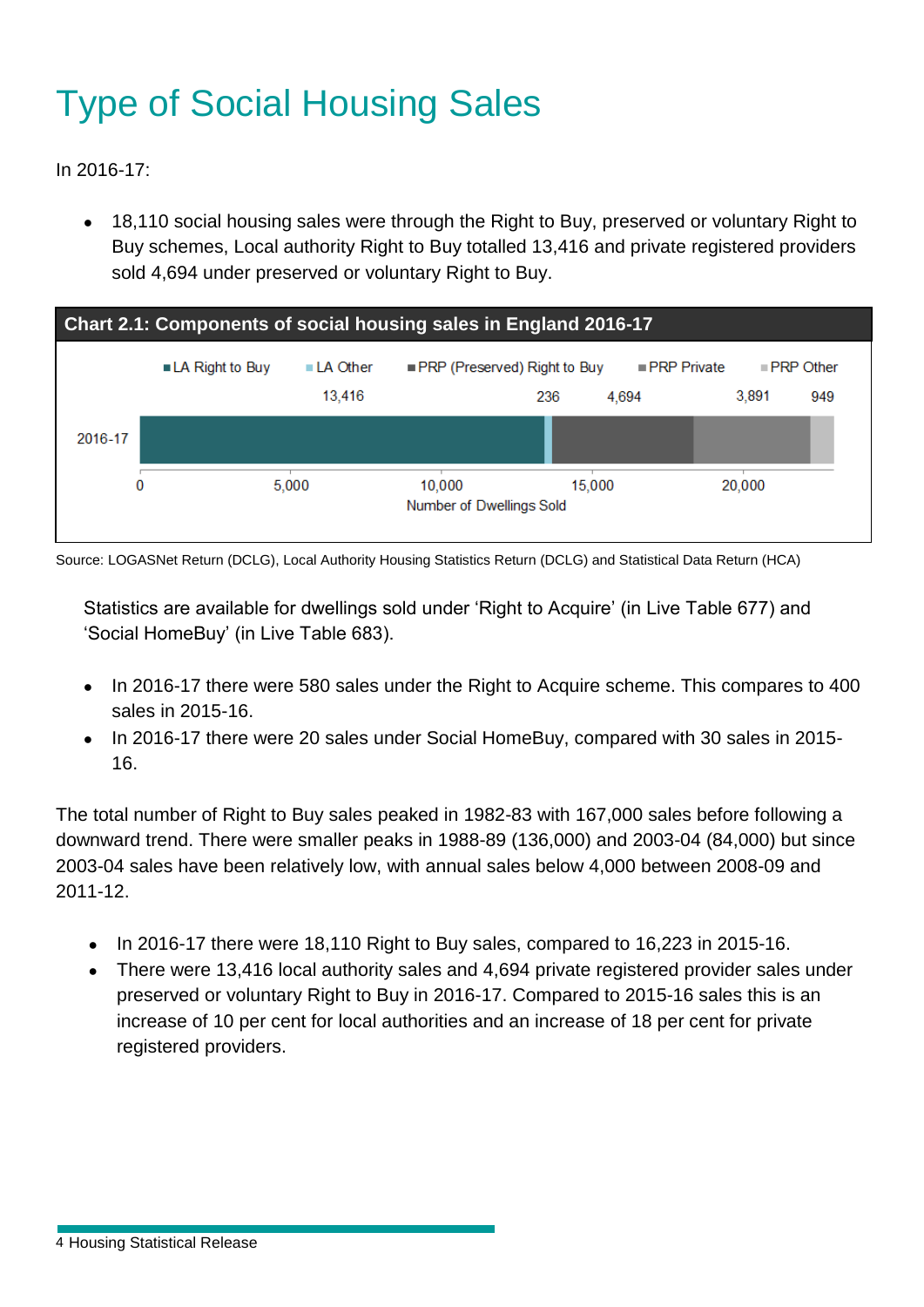#### **Right to Buy sales of Flats:**



Source: Local Authority Housing Statistics Return (DCLG) and CORE data collection (DCLG)

 In 2016-17, 29 per cent of social housing dwellings sold through Right to Buy were flats. 32 per cent of local authority Right to Buy sales were flats whilst 12 per cent of private registered provider Right to Buy sales were flats.

<span id="page-4-0"></span>Further details on the types of social housing sales are available in the Department's Live Tables. They can be found here- [https://www.gov.uk/government/statistical-data-sets/live-tables-on-social-housing-sales.](https://www.gov.uk/government/statistical-data-sets/live-tables-on-social-housing-sales) The tables covering this topic in particular are 671, 677, 681, 683 and 685.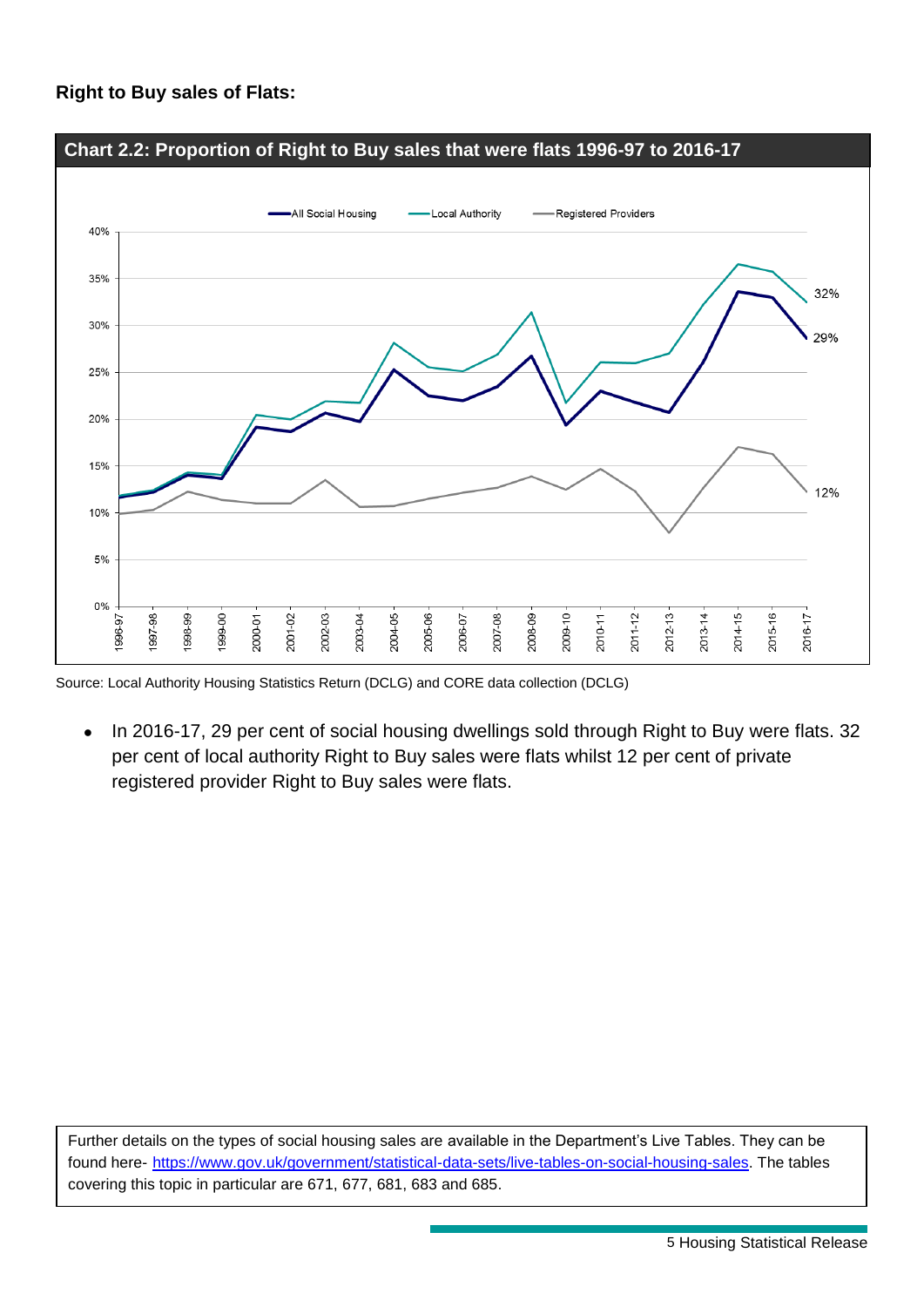# Right to Buy sales – Financial Information

The 'discount percentage' is the percentage below market value that a dwelling is sold for under the Right to Buy scheme. The average 'discount percentage' decreased steadily between 1998-99 and 2007-08, from 50 per cent to 24 per cent for local authorities and from 50 per cent to 30 per cent for private registered providers (PRPs) respectively. In 2012-13 the discount increased back towards 1998-99 values with a 'discount percentage' of 45 per cent value for local authorities and 49 per cent value for PRPs.

These increases reflect changes made to the scheme between April 2012 and July 2014 which increased the maximum discounts available for buyers (see the [History of the Right to Buy](#page-12-1)  [Scheme](#page-12-1) for further details).

Local authority dwellings:

- There were 29,590 Right to Buy applications made to local authorities in 2016-17. This figure is over 3 times larger than the 9,000 in 2011-12, and a decrease of 8 per cent compared to 2015-16.
- The average Right to Buy discount per local authority dwelling sold was £61,810 in 2016- 17, more than double the 2011-12 value of £26,690. The increase reflects both the increased discounts with the re-invigoration of Right to Buy in April 2012 and the overall increase in house prices.
- The average discount, as a percentage of market value, of Right to Buy local authority dwellings sold was 43 per cent in 2016-17. This is 2 percentage point lower than in 2015-16 and 16 percentage points higher than in 2011-12.

Private registered provider dwellings:

- The average Right to Buy discount per private registered provider dwelling sold was £54,520 in 2016-17, just under double the 2011-12 value of £28,410. These data have been revised this year, going back to 2012-13 and details can be found in Live Table 682.
- The average discount, as a percentage of market value, of Right to Buy registered provider dwellings sold was 49 per cent in 2016-17, one per cent down from 2015-16. This 18 percentage points higher than in 2011-12.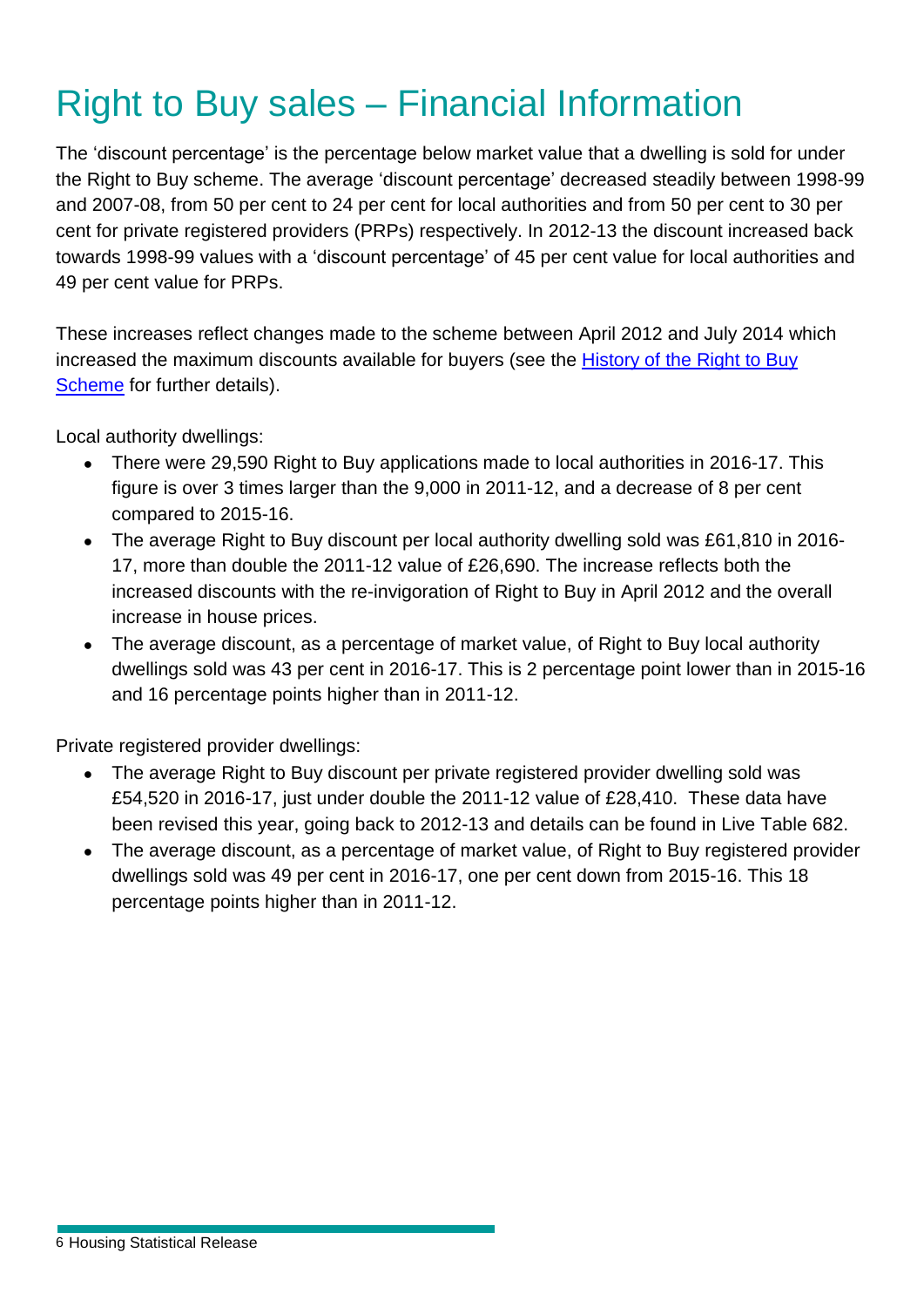#### **Chart 3.1: Average Right to Buy discounts as a percentage of market value in England 1998-99 to 2016-17**



Source: Local Authority Housing Statistics Return (DCLG) and CORE data collection (DCLG)

Further detail on Right to Buy Financial statistics is available in the Department's Live Tables. They can be found here- [https://www.gov.uk/government/statistical-data-sets/live-tables-on-social-housing-sales.](https://www.gov.uk/government/statistical-data-sets/live-tables-on-social-housing-sales) The table covering this topic in particular is 682.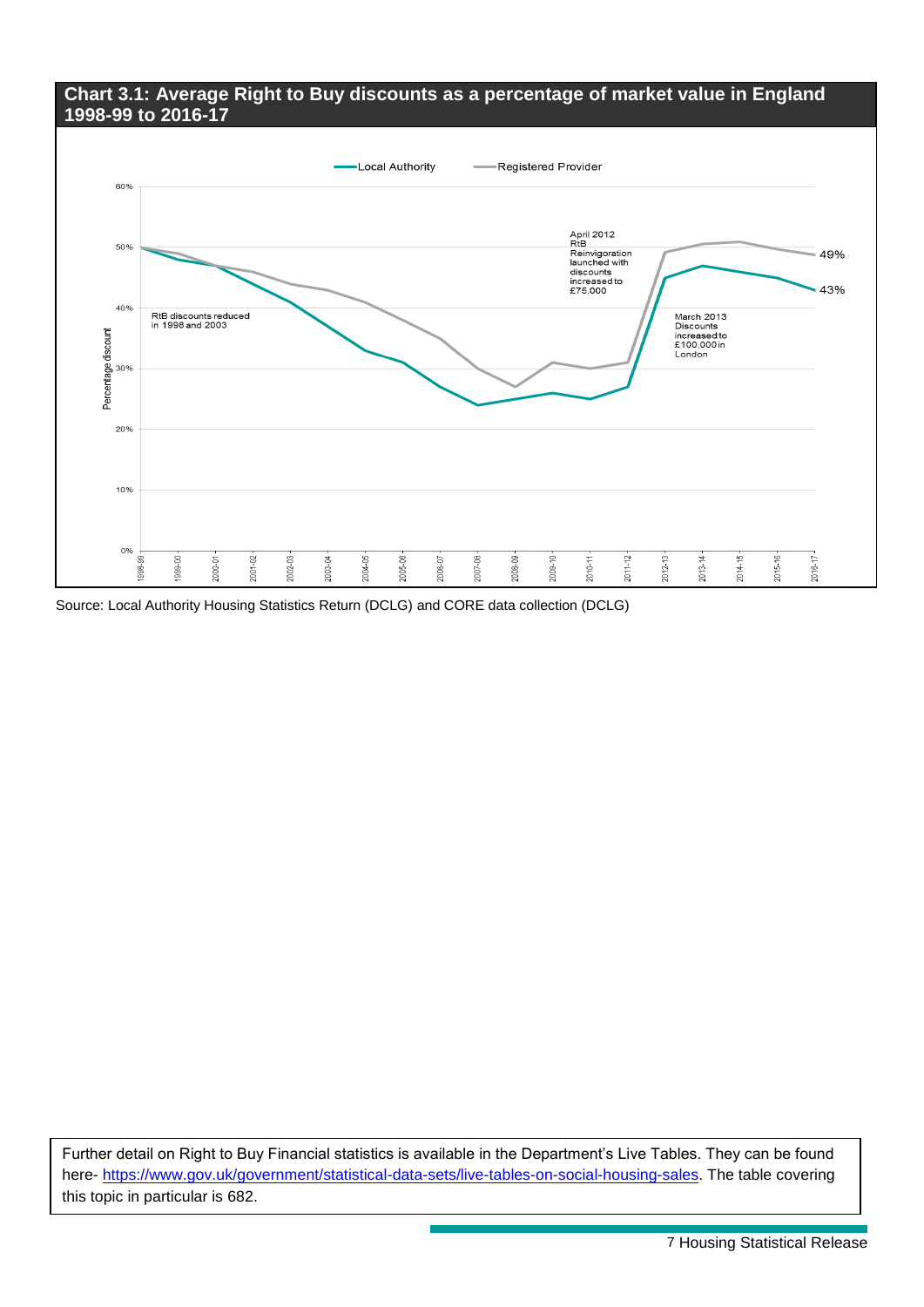## <span id="page-7-0"></span>Shared Ownership sales – Financial Information

This section contains figures on the financial information retained on the COntinuous REcording (CORE) system. The completion of these fields in CORE is not mandatory so only sales that have no missing data in market value, initial equity stake, mortgage value and deposit were included. This totalled 8,667 shared ownership sales in 2016-17. CORE only captures data from certain Private Registered Providers and similar data on Local Authority sales is not available. As such these figures have limitations and should be treated with caution. To see the full detail behind these figures please refer to Live Table 697.



Source: CORE data collection (DCLG)

- The average market value for Shared Ownership sales was £252,500 in 2016-17, which is a 47 per cent increase from the £ 172,100 value in 2010-11.
- The value of the initial equity stake purchased has increase from £67,200 in 2010-11 to £104,900 in 2016-17, with the average initial equity stake increasing from 40 to 43 per cent.
- The proportion of the average equity stake paid as a cash deposit has stayed similar from 2010-11 to 2016-17.

<span id="page-7-1"></span>Further detail on Right to Buy Financial statistics is available in the Department's Live Tables. They can be found here- <https://www.gov.uk/government/statistical-data-sets/live-tables-on-social-housing-sales> The table covering this topic in particular is 697.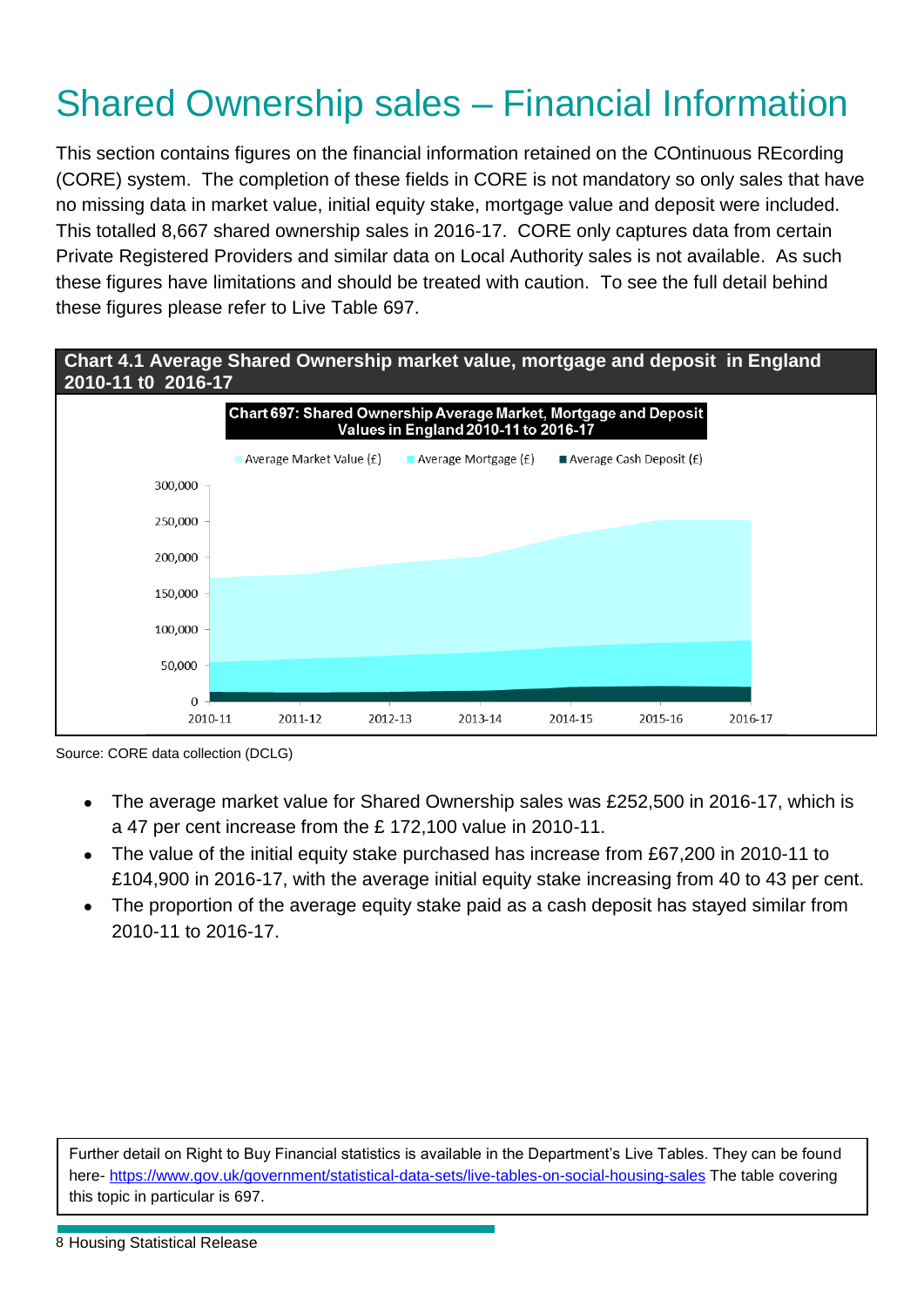# Household characteristics of Private Registered Provider stock buyers

This section presents information on the household characteristics of both preserved Right to Buy and Share Ownership sales. Similar data for those buying local authority dwellings are not collected. The information in this section comes from the COntinuous REcording (CORE) data collection - for details on how CORE and Statistical Data Return (SDR) collection criteria compare please see Data [Collection.](#page-13-1) Some of the data is estimated while some questions have missing data, i.e. where respondents have not answered that question, meaning the figures have limitations and should be treated with caution. To see the full detail behind these figures, please refer to the Live Tables 694, 695 and 696.

The charts in this section are now separated by preserved Right to Buy and Shared Ownership sales. This has been done as the distribution of characteristics varies between different sales types. All other sales types such as right to Acquire or rent to Home Buy have been excluded.



**Chart 5.1 The percentage of social housing buyers of private registered provider stock by age of purchaser by sales type in 2016-17, England**

<span id="page-8-0"></span> There is a difference in age distribution between preserved Right to Buy and Shared Ownership sales. People buying Shared Ownership properties tend to be younger, being on average 35 years of age, than people buying preserved Right to Buy properties who are on average 52 years of age.

Source: CORE data collection (DCLG)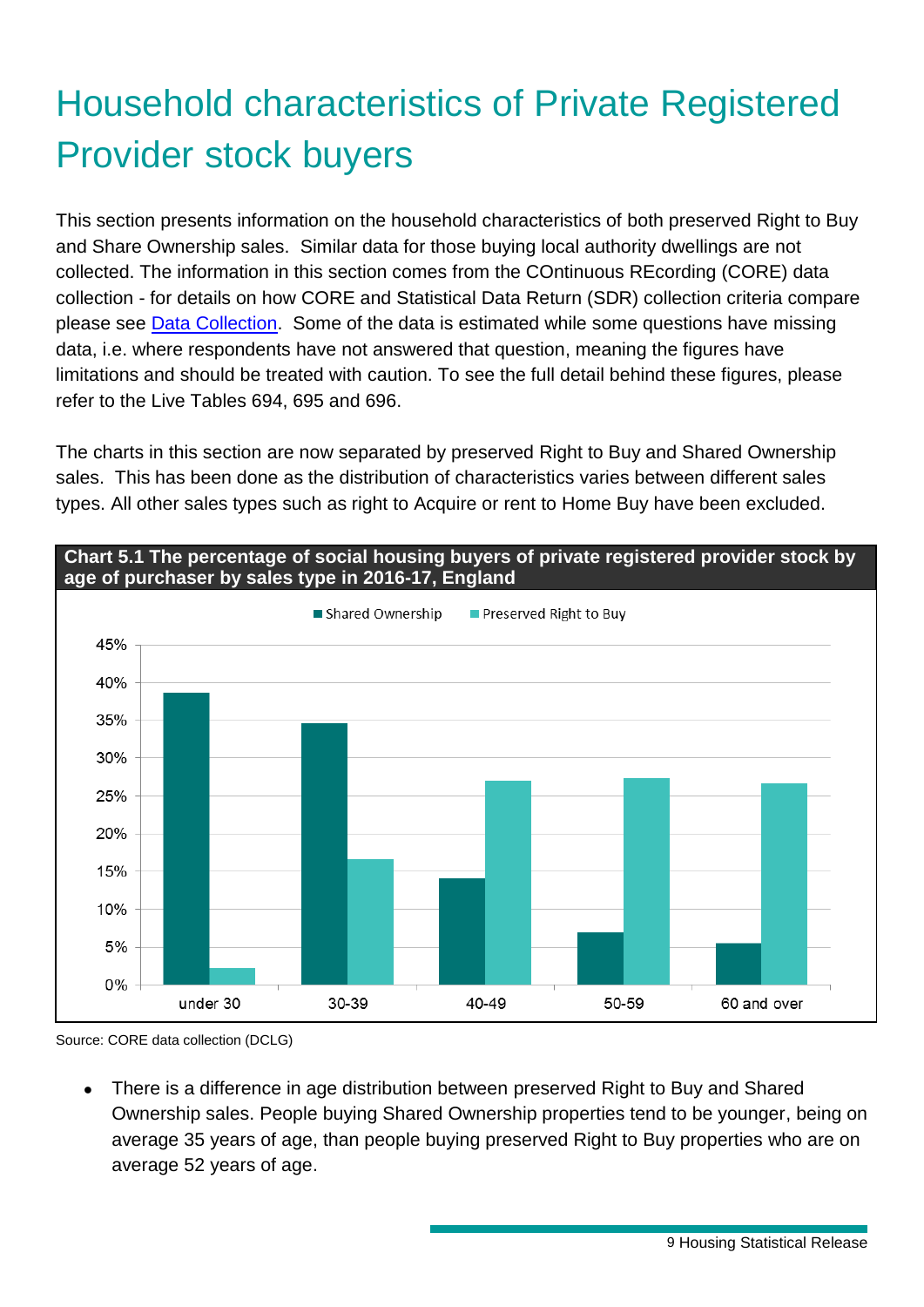#### **Chart 5.2 The percentage of social housing buyers of private registered provider stock by household composition in 2016-17, England**



Source: CORE data collection (DCLG)

- Single adults are the most common household composition to buy either a Shared Ownership or, preserved Right to Buy property.
- Older people  $^2$  are less common in Shared Ownership sales than preserved Right to Buy sales.

\_\_\_\_\_\_\_\_\_\_\_\_\_\_\_\_\_\_\_\_\_\_

 $2$  Older people are defined as any household where either the main occupier or their partner is aged 60 years or over.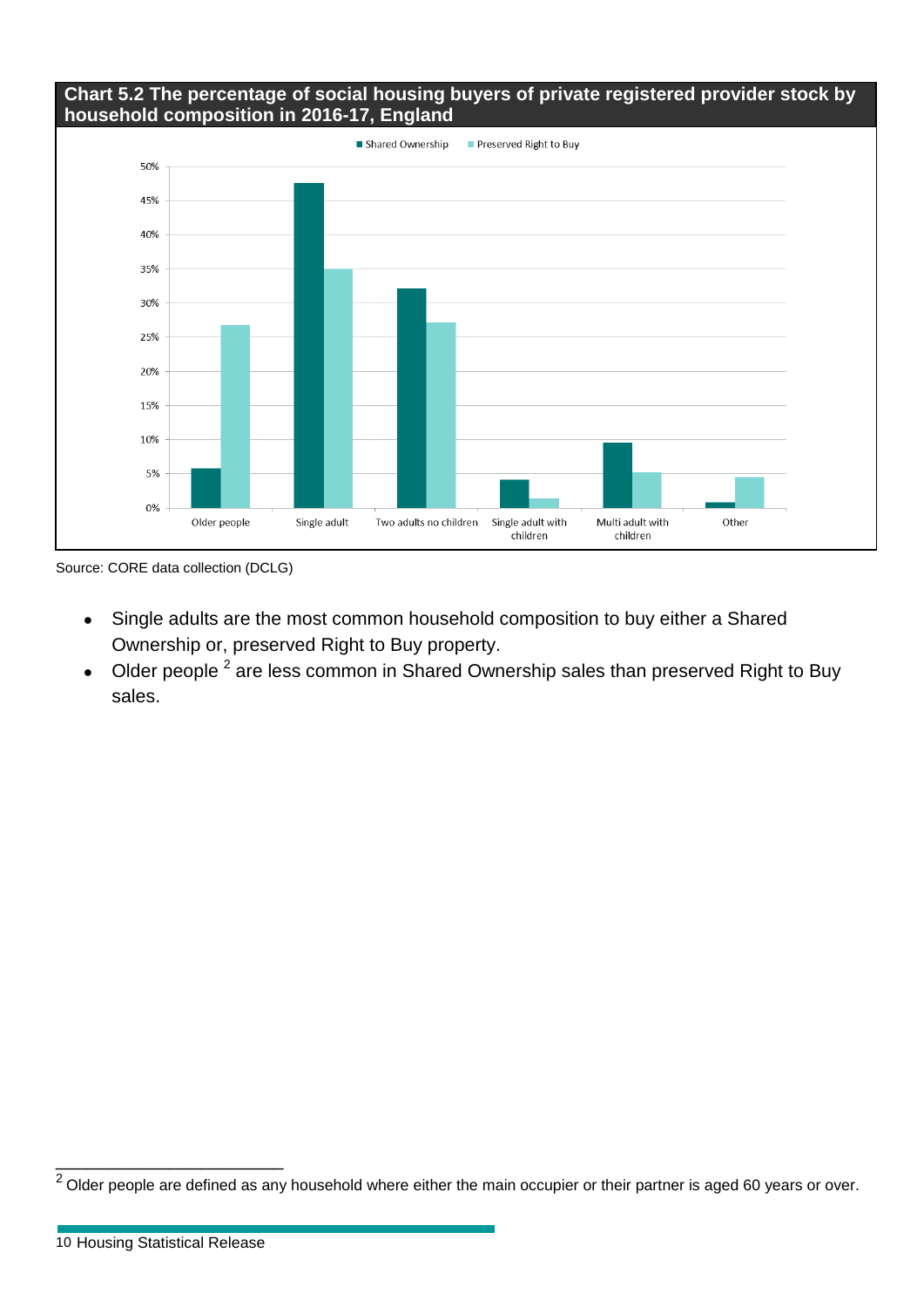For previous tenure only Shared Ownership is shown in chart 5.3. This is because to be eligible for Right to Buy the purchaser would need to be a tenant of either Local Authority or Private Registered Provider Housing.



Source: CORE data collection (DCLG)

 85 per cent of purchasers come from either the private rental sector or living with family or friends immediately before buying a Shared Ownership property.

Further detail on Right to Buy Financial statistics is available in the Department's Live Tables. They can be found here- [https://www.gov.uk/government/statistical-data-sets/live-tables-on-social-housing-sales.](https://www.gov.uk/government/statistical-data-sets/live-tables-on-social-housing-sales) The tables covering this topic in particular is 694, 695 and 696.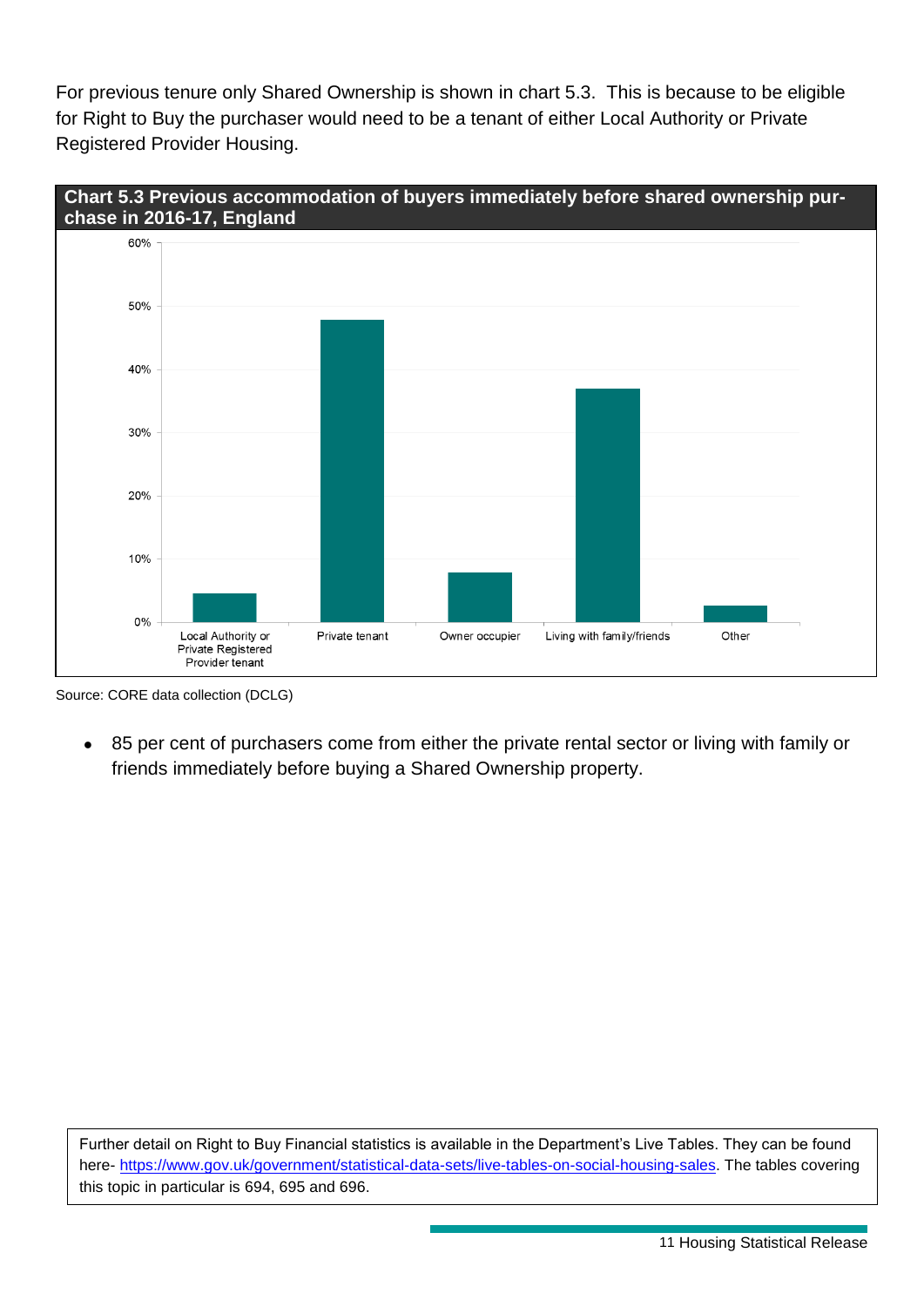# Accompanying tables

Accompanying tables are available to download alongside this release. These are:

| Table 671 | Right to Buy sales: Annual Right to Buy sales for England (includes chart)            |
|-----------|---------------------------------------------------------------------------------------|
| Table 677 | Other Schemes: Annual Right to Acquire sales for England                              |
| Table 678 | Social Housing Sales: Annual social housing sales by scheme for England (includes     |
|           | chart)                                                                                |
| Table 681 | Right to Buy Sales: Annual Right to Buy sales that were flats for England (includes   |
|           | chart)                                                                                |
| Table 682 | Right to Buy Sales: Financial data on Right to Buy sales for England                  |
| Table 683 | Other Schemes: Annual Social HomeBuy sales for England                                |
| Table 684 | Other Schemes: Annual demolitions of social housing stock for England                 |
| Table 685 | Right to Buy: Annual Right to Buy sales by local authority                            |
| Table 688 | Annual Right to Buy Sales: Sales per 1000 dwellings of existing local authority stock |
|           | by Local Authority                                                                    |
| Table 691 | Right to Buy: Quarterly Right to Buy sales, by local authority                        |
| Table 692 | Right to Buy: Quarterly Right to Buy receipts, by local authority                     |
| Table 693 | Right to Buy: Quarterly Right to Buy starts on site, by local authority               |
| Table 694 | Shared Ownership Sales: Previous tenure of buyers immediately before purchase         |
|           | (private registered providers only) for England (includes chart)                      |
| Table 695 | Shared Ownership and Right to Buy Sales: Age of purchaser (private registered         |
|           | providers only) for England (includes chart)                                          |
| Table 696 | Shared Ownership and Right to Buy Sales: Household composition of social housing      |
|           | buyers (private registered providers only) for England (includes chart)               |
| Table 697 | Shared Ownership Sales: Financial data on Shared Ownership for England                |

These tables can be accessed at

<https://www.gov.uk/government/statistical-data-sets/live-tables-on-social-housing-sales>

### **Related DCLG statistical releases are available at:**

Local Authority Stock data can be found in Live Table 100 here-

[https://www.gov.uk/government/statistical-data-sets/live-tables-on-dwelling-stock-including](https://www.gov.uk/government/statistical-data-sets/live-tables-on-dwelling-stock-including-vacants)[vacants](https://www.gov.uk/government/statistical-data-sets/live-tables-on-dwelling-stock-including-vacants)

Changes to stock can also arise due to the transfer of stock from local authorities to private registered providers (through Large Scale Voluntary Transfers, LSVTs) and between registered providers. Information on local authority LSVTs is reported by the Homes and Communities Agency at [https://www.gov.uk/government/collections/statistical-data-return-statistical-releases.](https://www.gov.uk/government/collections/statistical-data-return-statistical-releases) Transfers between registered providers are also published by the Homes and Communities Agency in their supporting tables for the Statistical Data Return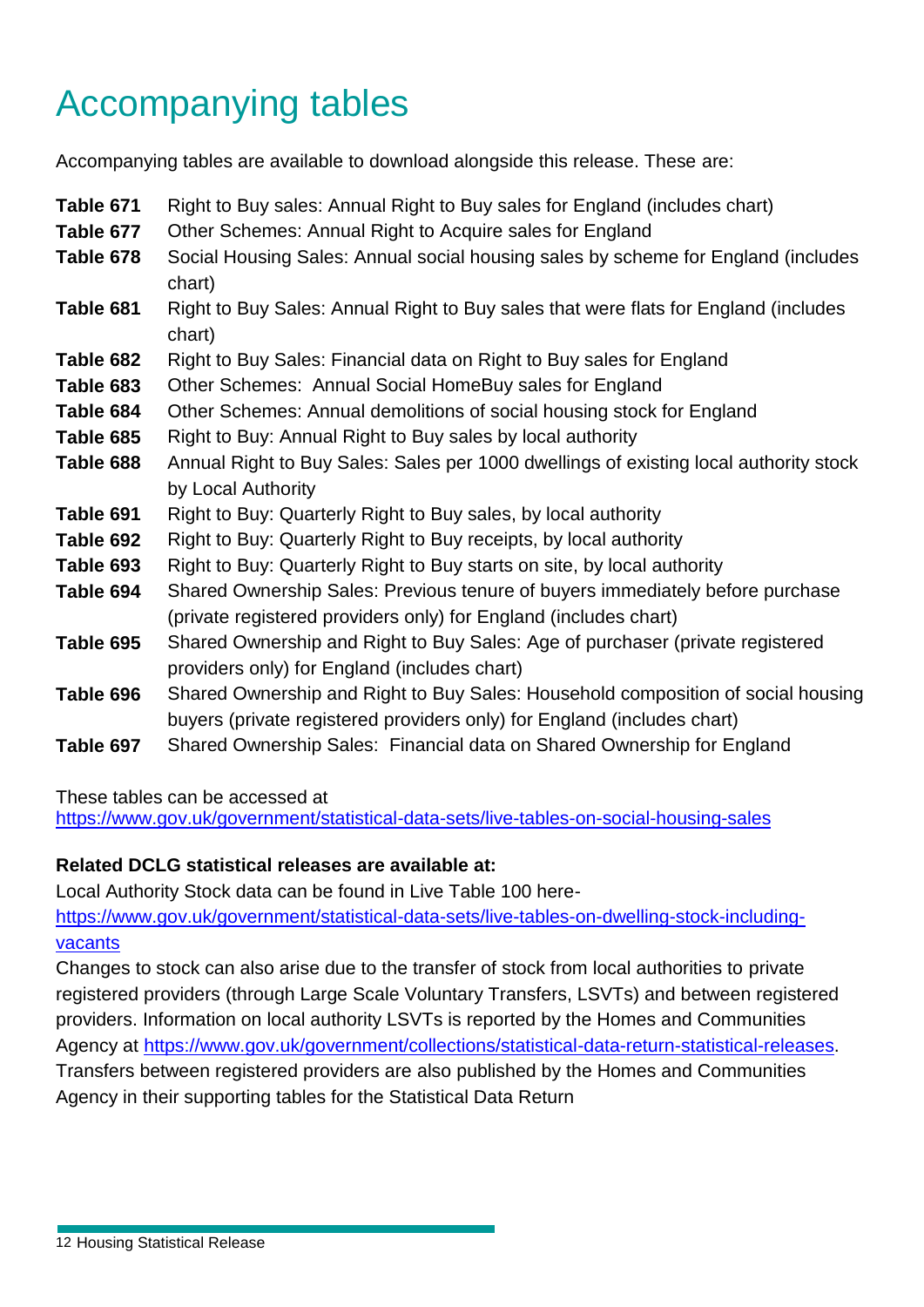## <span id="page-12-0"></span>**Definitions**

### **Total Social Housing Sales**

Figures on social housing sales include only sales which result in existing stock leaving the social sector. These include sales under Right to Buy (RTB), Preserved Right to Buy (PRTB), Voluntary Right to Buy (VRTB), Right to Acquire (RTA), Social HomeBuy (SHB), Voluntary Purchase Grant (VPG), other outright or shared equity sales to tenants and disposals of existing stock to the private sector.

Sales of other kinds, such as shared ownership sales of newly built social stock or of private sector stock, stock transfers to Registered Providers, either from Local Authorities or other PRPs, and demolitions are **not included** in the total social housing sales figures.

The figures do not include sales and transfers between local authorities and private registered providers (PRPs). Large Scale Voluntary Transfers (LSVTs) of local authority stock to PRPs and sales and transfers between PRPs for social housing purposes are not included in these figures. Further information on Large Scale Voluntary Transfers (LSVTs) of local authority stock to PRPs can be found in DCLG's Local Authority Housing Statistics (LAHS) and the HCA's Statistical Data Return (SDR).

#### <span id="page-12-1"></span>**History of the Right to Buy Scheme**

The Right to Buy scheme was introduced in 1980 and gives qualifying social tenants the opportunity to buy their rented home at a discount. The scheme is open to secure tenants of local authorities and non-charitable PRPs, and to those assured tenants of PRPs who have transferred with their homes from a local authority as part of a stock transfer. In order to qualify for the Right to Buy scheme, a social tenant must have accrued at least three years social housing sector tenancy. This does not need to be continuous, nor does it need to have been accrued whilst living in the tenant's current property.

In 1998 and 2003, Discount Orders reduced Right to Buy discounts across England to maximums ranging from £16,000 to £38,000 (depending on the local authority where the property was located). Prior to that, the discount cap had been £50,000 across England.

In April 2012, the Government changed the maximum cash discount available for Right to Buy sales to a new higher level of £75,000 across England. In March 2013, in recognition of the increasing property prices in London, the Government further increased the maximum discount available for tenants living in London boroughs to £100,000. In July 2014, there was a further change to maximum cash discount available for the Right to Buy in order for it to increase annually in line with the Consumer Price Index (CPI) rate of inflation. The discount is currently £78,600 in England and £104,900 in London.

The Government's aim is that for every additional property sold under Right to Buy, a new affordable home for rent will be built nationally under the one-for-one replacement policy. Under the reinvigorated Right to Buy, local authorities are now able to keep a portion of the receipts from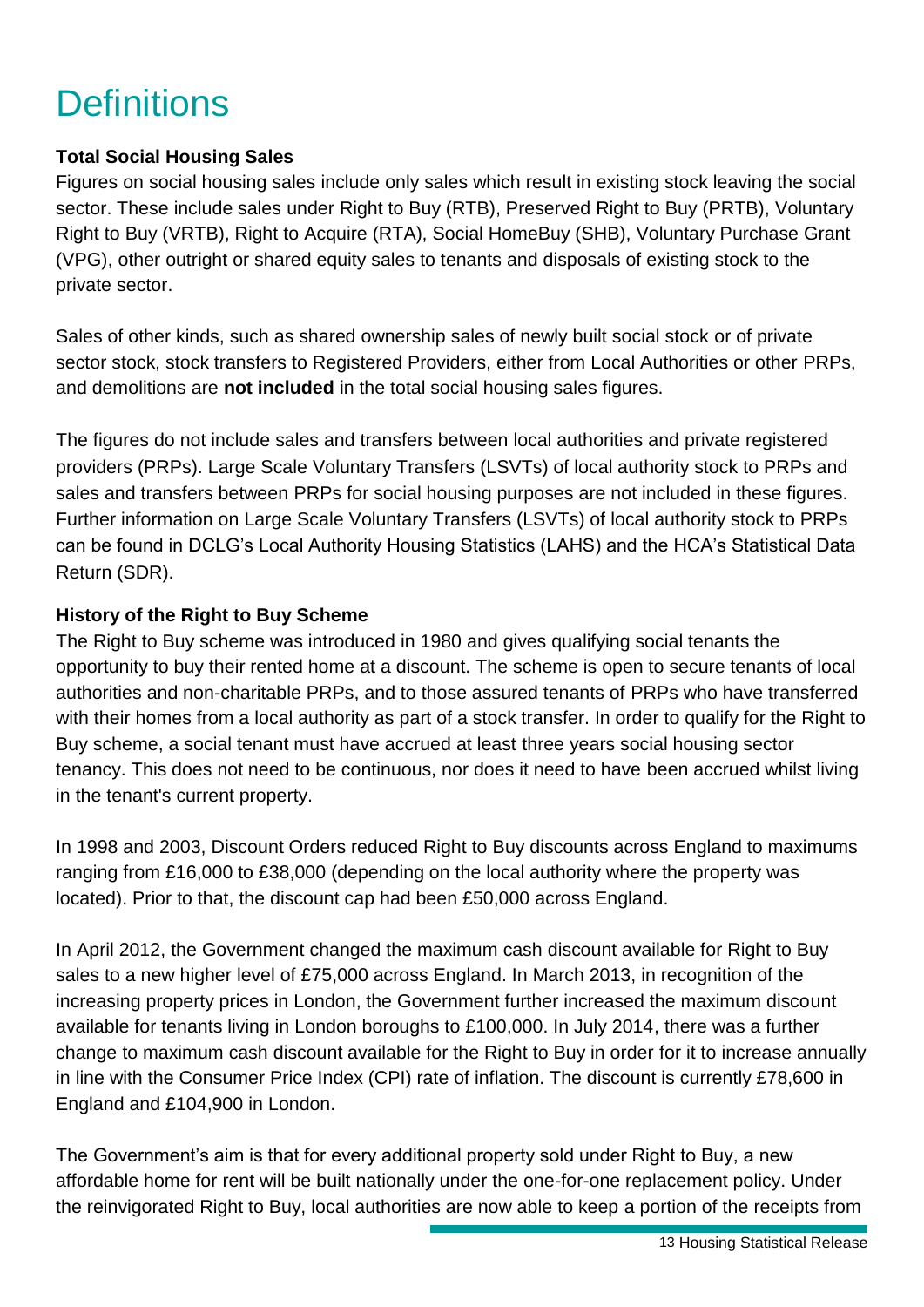additional Right to Buy sales to fund replacement affordable housing.

In 2016-17, a small-scale pilot of the voluntary Right to Buy was run with five housing associations.

## <span id="page-13-0"></span>Technical notes

### Data collection

The statistics in this publication are based on six sources-

- <span id="page-13-1"></span>1. The Local Authority Housing Statistics (LAHS) form administered by DCLG
- 2. The LOGASNet return administered by DCLG
- 3. The Statistical Data Return (SDR) from the HCA
- 4. The COntinuous REcording (CORE) data collection run by DCLG
- 5. The Investment Management System (IMS) administration system run by the HCA
- 6. The Greater London Affordable Housing Statistics from the GLA

Sales of local authority stock are collected through the LOGASNet returns supplied to DCLG by Local Authorities. This provides information at district level for all local authority council house sales as well as housing capital expenditure and other information for other statistical releases. This is a quarterly return and is reconciled annually against LAHS values.

The HCA collects stock sale information from private registered providers through the SDR. The figures in the SDR do not include new build dwellings built for Local Cost Home Ownership, Shared Ownership, acquisitions from the private sector for Affordable Home Ownership or transfers between social housing providers.

Sections [Total Social Housing Sales,](#page-1-1) [Type of Social Housing Sale](#page-2-0) and [Financial Information re](#page-4-0)[garding Right to Buy](#page-4-0) use LOGASNet, LAHS and the SDR to compile social housing sales totals. These sections include sales under the Right to Buy, Preserved Right to Buy, Voluntary Right to Buy, Right to Acquire, Social HomeBuy, other outright or shared equity sales to tenants, and sales of existing stock to the private sector. Shared equity sales to tenants are recorded at the point of initial sale. The figures exclude sales through low cost home ownership schemes where these do not relate to existing social stock, i.e. sales of newly built homes for shared ownership or acquisitions of private sector homes for affordable home ownership. Intra-tenure transfers between social housing providers are also excluded.

Private registered providers are required by the Social Housing Regulator to complete CORE Sales logs. Social landlords that are not registered with the Social Housing Regulator but affiliated to the National Housing Federation are invited to complete CORE Sales logs.

CORE captures information on each individual sale, including the demographic characteristics of the purchaser (see [Household Characteristics of those buying Private Registered Provider](#page-7-1)  [stock\)](#page-7-1). These demographic questions are voluntary however and not reported for all sales. CORE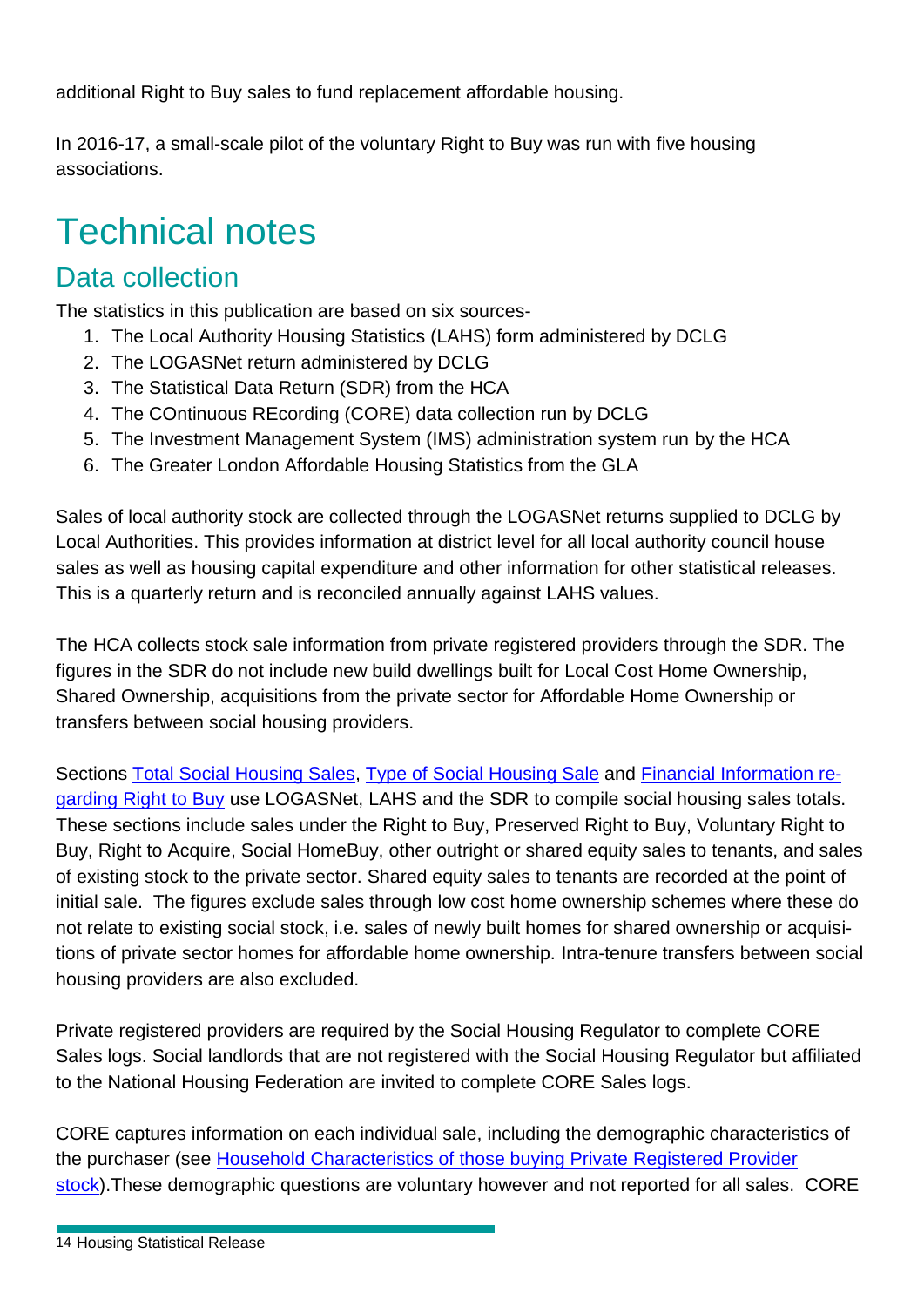is also used to calculate the proportion of flats sold and financial details by private registered providers. CORE records information on Shared Ownership, this year they have been included in the characteristics section and a new Shared Ownership financial section. However they have been excluded from the analysis on the total and type of sales, as they are not sales of social housing stock.

The IMS, a HCA system for administering grants and the GLA Affordable Housing Statistics, provides data on private registered provider Right to Acquire and Social HomeBuy sales.

### Data quality

### **Local Authority returns (Local Authority Housing Statistics form)**

Some Local Authorities do not own any stock and so cannot make any social housing sales. As at 1 April 2017 there were 169 authorities stock holding authorities (i.e. those with a Housing Revenue Account), all but one made a return, although some had not answered all questions and others had not finalised their return. The questions required for this release, on the whole, had a good response rate.

### **Local Authority return (LOGASNet)**

The LOGASNet figures on local authority Right to Buy sales and receipts are audited annually by local authorities and continuously quality assured by DCLG, both of which can result in revisions. The figures are compared against those supplied through the annual LAHS return for consistency, which again can result in revisions. Every effort is made to collect data from every local authority but on occasion estimates may be used. Care should be taken using data at a local authority level as the totals are low and therefore can be volatile.

### **Private Registered Provider returns**

All social landlords that are registered with the Homes and Communities Agency complete a Statistical Data Return (SDR) which includes data on all their sales. The SDR sales data does not include information on property type. Instead, data on the types of properties sold by PRP is taken from Continuous Recording (CORE) returns. This method assumes that the property type distribution of any sales not reported on CORE, such as those by small PRPs, is the same as those for larger PRPs.

The SDR does not ask PRPs to provide financial information on their sales of stock. However, CORE returns do include financial data on social housing sales. The financial information from CORE is shown as simple average values for the reported sales.

The Homes and Communities Agency (HCA) Investment Management System (IMS) contains information provided by PRPs that have applied to receive grant and this shows the number of Right to Acquire and PRP Social HomeBuy figures. These are also reported through the SDR but the IMS figures are used here because they are based on grant funded completions.

The HCA's Statistical Data Return (SDR) is used to compile figures for sales by private registered providers for sections [Total Social Housing Sales,](#page-1-1) [Type of Social Housing Sale](#page-2-0) and [Financial](#page-4-0)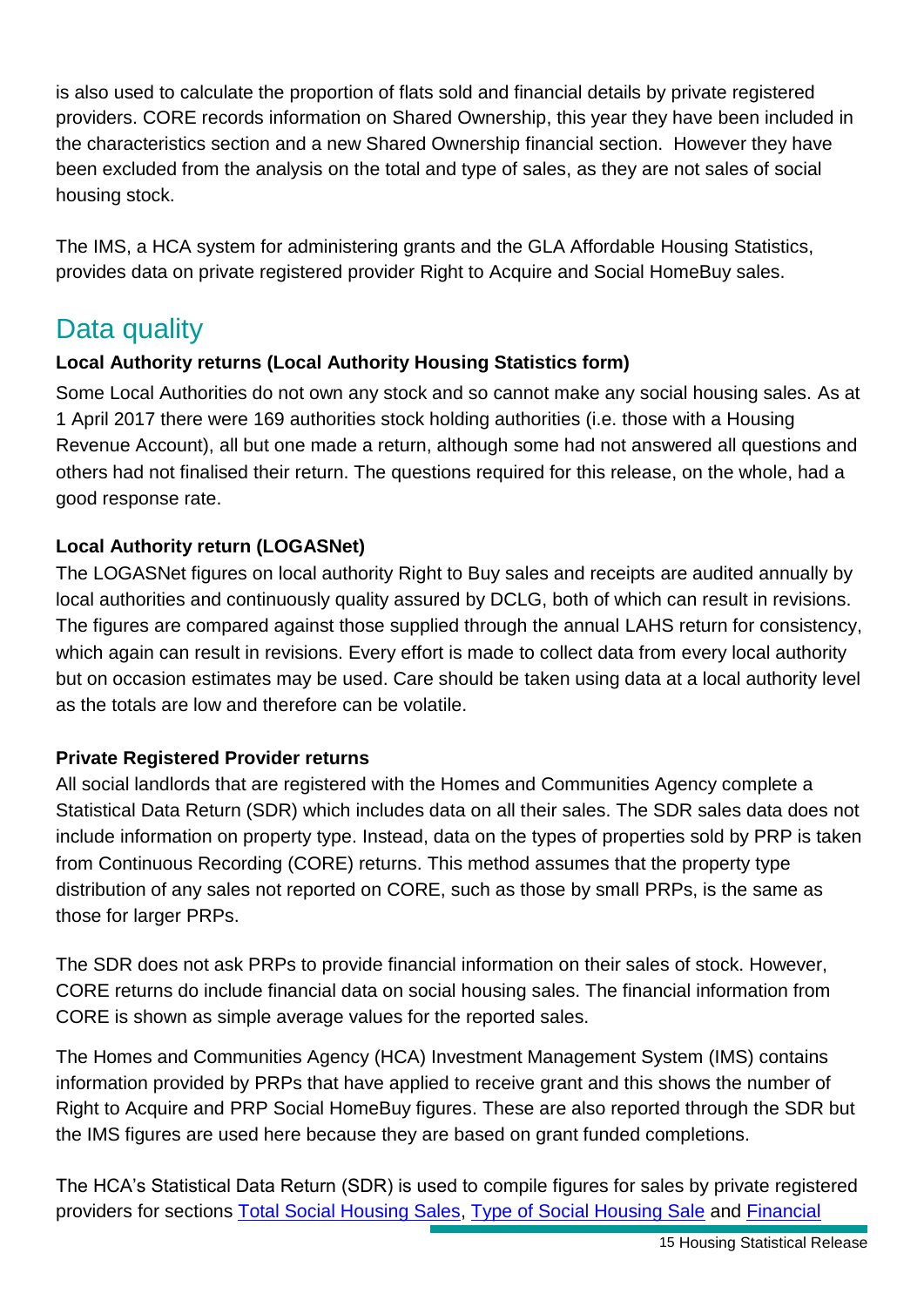[Information regarding Right to Buy.](#page-4-0) An alternative source, using a wider definition of 'sales', is COntinuous REcording (CORE). More information on both can be found in the [Data Collection](#page-13-1) section of this release.

The Greater London Authority produces affordable housing statistics which can be found at [https://www.london.gov.uk/what-we-do/housing-and-land/increasing-housing-supply/affordable](https://www.london.gov.uk/what-we-do/housing-and-land/increasing-housing-supply/affordable-housing-statistics)[housing-statistics.](https://www.london.gov.uk/what-we-do/housing-and-land/increasing-housing-supply/affordable-housing-statistics)

### Revisions policy

This policy has been developed in accordance with the UK Statistics Authority Code of Practice for Official statistics and the Department for Communities and Local Government Revisions Policy (found at [https://www.gov.uk/government/publications/statistical-notice-dclg-revisions-policy\)](https://www.gov.uk/government/publications/statistical-notice-dclg-revisions-policy). There are two types of revisions that the policy covers:

### **Non-Scheduled Revisions**

Where a substantial error has occurred as a result of the compilation, imputation or dissemination process, the statistical release, live tables and other accompanying releases will be updated with a correction notice as soon as is practical.

#### **Scheduled Revisions**

Revisions to previous annual data are generally incorporated in the next release. Figures are not published in these statistics with a provisional status (but imputed estimates may be used).Revised figures are highlighted in the live tables.

### Uses of the data

These statistics are used to monitor social housing sales including Right to Buy sales and analyse the effectiveness of policy changes around Right to Buy and the housing sector.

### User engagement

Users are encouraged to provide feedback on how these statistics are used and how well they meet user needs. Comments on any issues relating to this statistical release are welcomed and encouraged. Responses should be addressed to the "Public enquiries" contact given in the "Enquiries" section below.

The Department's engagement strategy to meet the needs of statistics users is published here: [https://www.gov.uk/government/publications/engagement-strategy-to-meet-the-needs-of-statistics](https://www.gov.uk/government/publications/engagement-strategy-to-meet-the-needs-of-statistics-users)[users](https://www.gov.uk/government/publications/engagement-strategy-to-meet-the-needs-of-statistics-users)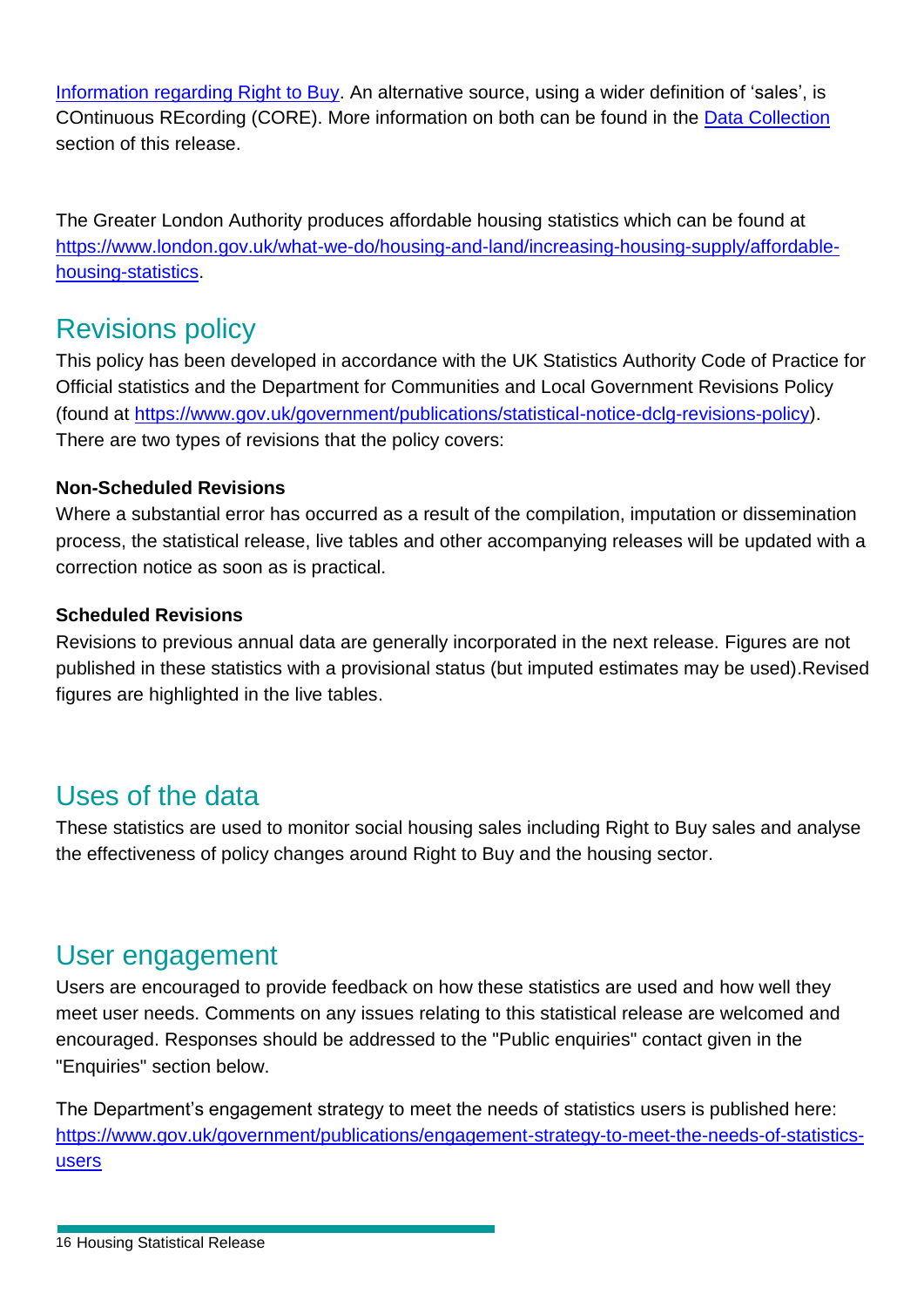### Devolved administration statistics

#### **Data for Wales**

The Welsh Government publishes information on social housing sales, which does include information on Right to Buy sales. The latest release can be found at the following link: <http://gov.wales/statistics-and-research/social-housing-sales/?lang=en>

#### **Data for Scotland**

The Scottish Government publish information on social housing sales, however, from 1 August 2016 the 'Right to Buy' will be repealed for all council and housing association tenants. The latest release can be found at the following link:

<http://www.scotland.gov.uk/Topics/Statistics/Browse/Housing-Regeneration/HSfS/Sales>

#### **Data for Northern Ireland**

In Northern Ireland social tenants have the right to a statutory house sale, which is similar to a "Right to Buy". The latest release can be found at the following link: <https://www.communities-ni.gov.uk/topics/housing-statistics>

### Official Statistics

This Statistical Release is published at 9.30am on a date which has been pre-announced on the DCLG Statistics Release Calendar

[\(https://www.gov.uk/government/statistics/announcements?utf8=%E2%9C%93&organisations%5B](https://www.gov.uk/government/statistics/announcements?utf8=%E2%9C%93&organisations%5B%5D=department-for-communities-and-local-government) [%5D=department-for-communities-and-local-government\)](https://www.gov.uk/government/statistics/announcements?utf8=%E2%9C%93&organisations%5B%5D=department-for-communities-and-local-government).

A list of officials who have received pre-release access to this Statistical Release up to 24 hours in advance of publication is available on the Department's website

[\(https://www.gov.uk/government/organisations/department-for-communities-and-local](https://www.gov.uk/government/organisations/department-for-communities-and-local-government/about/statistics)[government/about/statistics\)](https://www.gov.uk/government/organisations/department-for-communities-and-local-government/about/statistics)

### Next Publication

The next release, Social Housing Sales, England: 2017-18, will be released in Autumn 2018.

The related publication, Right to Buy sales in England: July to September 2016-17, will be released on 13 December 2017.

<span id="page-16-0"></span>[\(https://www.gov.uk/government/statistics/announcements?utf8=%E2%9C%93&organisations%5B](https://www.gov.uk/government/statistics/announcements?utf8=%E2%9C%93&organisations%5B%5D=department-for-communities-and-local-government) [%5D=department-for-communities-and-local-government\)](https://www.gov.uk/government/statistics/announcements?utf8=%E2%9C%93&organisations%5B%5D=department-for-communities-and-local-government).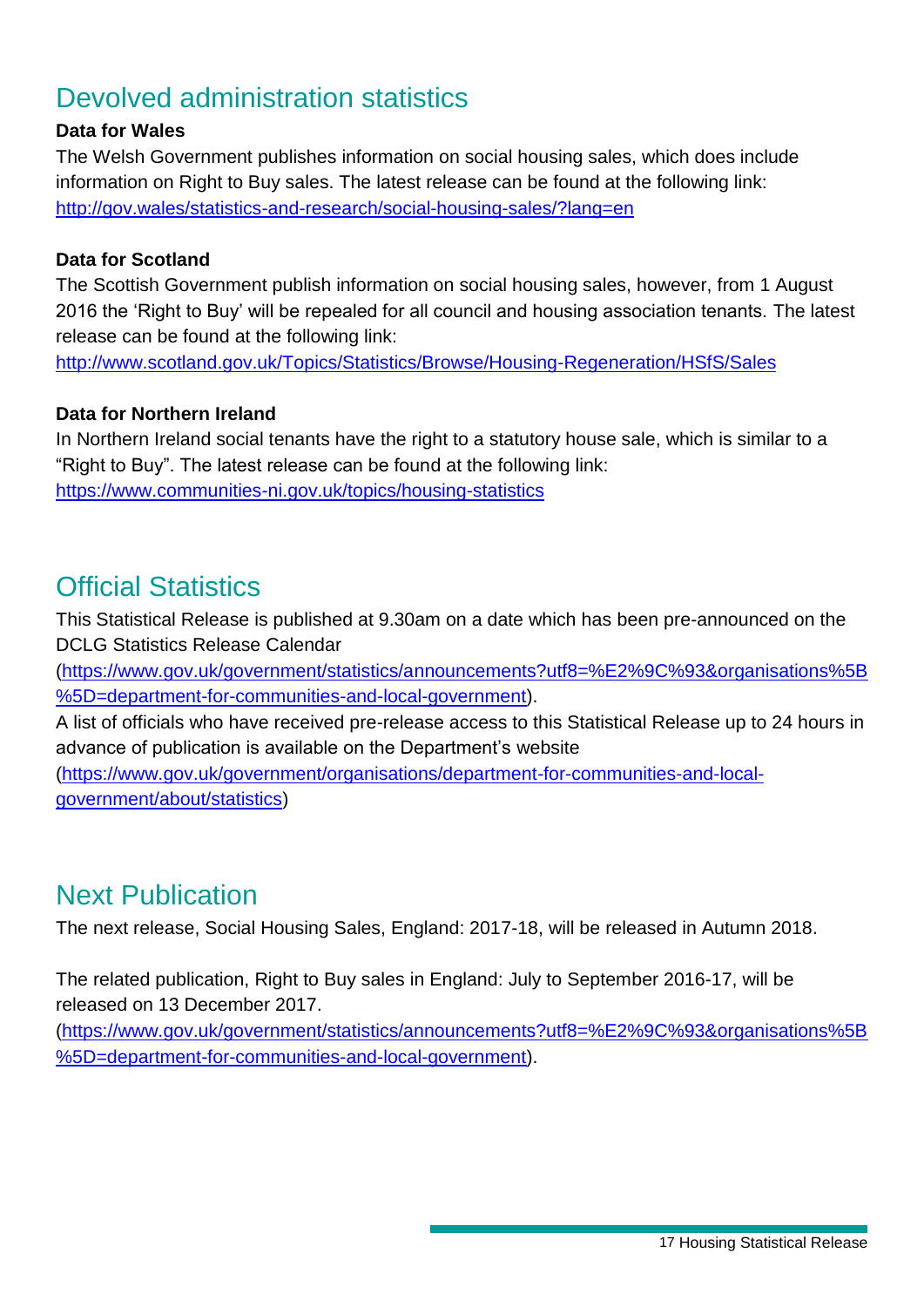## **Enquiries**

### **Media enquiries:**

Office hours: 0303 444 1209

Out of hours: Email: [newsdesk@communities.gsi.gov.uk](mailto:newsdesk@communities.gsi.gov.uk)

**Public enquiries and Responsible Statistician:** Peter Chapman

Email: [housing.statistics@communities.gsi.gov.uk](mailto:housing.statistics@communities.gsi.gov.uk)

Information on Official Statistics is available via the UK Statistics Authority website: <https://www.gov.uk/government/statistics/announcements>

Information about statistics at DCLG is available via the Department's website: [www.gov.uk/government/organisations/department-for-communities-and-local](http://www.gov.uk/government/organisations/department-for-communities-and-local-government/about/statistics)[government/about/statistics](http://www.gov.uk/government/organisations/department-for-communities-and-local-government/about/statistics)